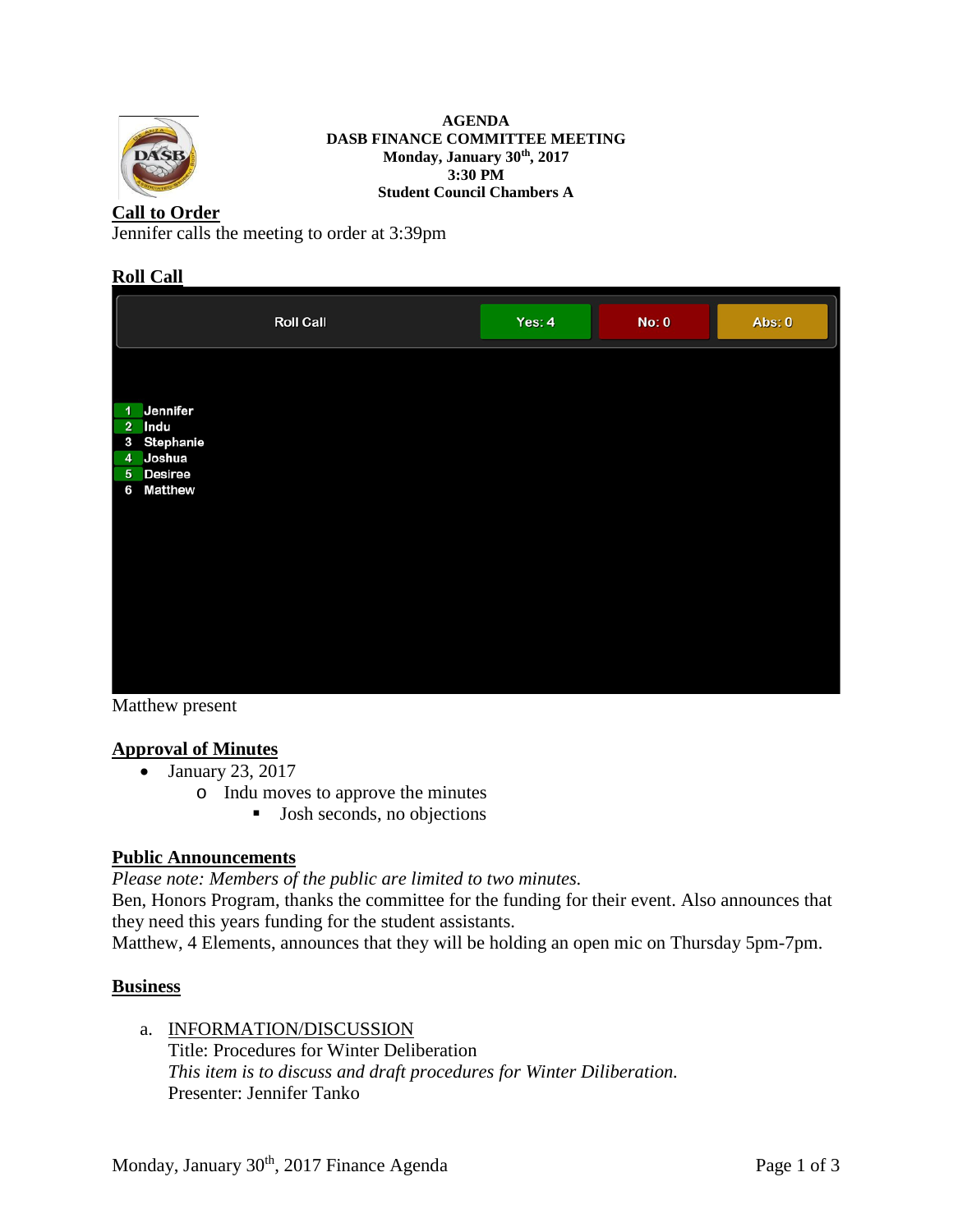Time: 1 hour

Jennifer facilitates discussion

Matthew moves to recess for 25 minutes at 4:05pm Desiree seconds, no objections

Jennifer calls the meeting back to order at 4:39pm

Roll call

|                | Roll call to reconvene at 4:30pm | Yes: $5$ | No: 0 | Abs: 0 |
|----------------|----------------------------------|----------|-------|--------|
|                |                                  |          |       |        |
| 1              | Jennifer                         |          |       |        |
| 2 <sup>7</sup> | Indu                             |          |       |        |
|                | 3 Stephanie                      |          |       |        |
|                | 4 Joshua                         |          |       |        |
|                | 5 Desiree                        |          |       |        |
|                | 6 Matthew                        |          |       |        |
|                |                                  |          |       |        |
|                |                                  |          |       |        |
|                |                                  |          |       |        |
|                |                                  |          |       |        |
|                |                                  |          |       |        |
|                |                                  |          |       |        |
|                |                                  |          |       |        |
|                |                                  |          |       |        |
|                |                                  |          |       |        |
|                |                                  |          |       |        |
|                |                                  |          |       |        |

### b. INFORMATION/DISCUSSION/ACTION

Title: Day of Remembrance Budget Transfer *This item is to discuss and take action on the budget transfer request from the Office of Multicultural Education.* Presenter: Jila Malek Time: 30 minutes

Veronica Neal presents

Indu moves to approve the use of \$1,500 from account 41-55505-5214 to be used for the Day of Remembrance.

Matthew seconds, no objections **Motion passes**

#### **Burning Issues**

The committee discusses the EOPS budget request for the 2017-2018 DASB Budget